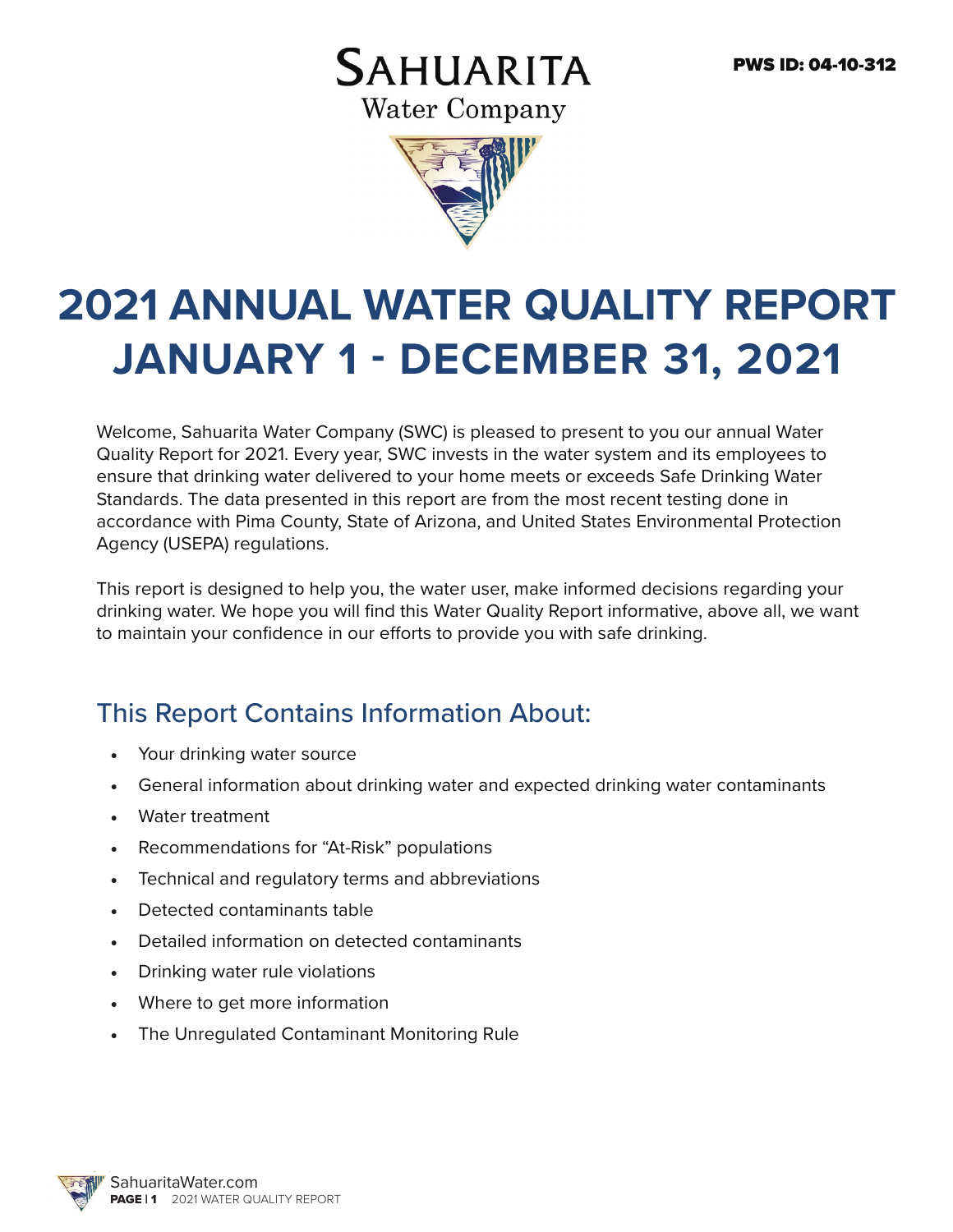#### Your Drinking Water Source

Sahuarita Water is a private water company who has been providing water service to residents of Rancho Sahuarita and Rancho Resort since 2000. Current service extends to over 17,000 residents living in about 6,000 homes. SWC also provides water to the Marketplace, Sahuarita Unified School District and Town of Sahuarita Municipal Complex.

SWC's water supply is 100% ground water and comes from three deep wells located in the Rancho Sahuarita area. This water is drawn from the Tucson Basin aquifer, a part of the Santa Cruz River Watershed. In our region, water is withdrawn from the aquifer by private wells, municipal, agricultural and industrial users.

The source water assessment completed by ADEQ in 2003 provided our system with a low-risk designation. Based on the information currently available on the hydrogeologic settings of and the adjacent land uses that are in the specific proximity of the drinking water source(s) of this public water system, the department has given a low risk designation for the degree to which this public water system drinking water source(s) are protected. A low risk designation indicates that most source water protection measures are either already implemented, or the hydrogeology is such that the source water protection measures will have little impact on protection.

Further source water assessment documentation can be obtained by contacting ADEQ Records Center to obtain a copy: http://www.azdeq.gov/records-center

#### The Purpose of Report

This Annual Water Quality Report, also known as a Consumer Confidence Report, is intended to provide you with accurate and understandable information on the quality of the water delivered by Sahuarita Water Co. (PWSIDAZ0410-312) and to characterize the risks, if any, from exposure to contaminants detected in your drinking water.

#### **Questions**

For more information regarding this annual report or for information about your drinking water, contact Sahuarita Water Company at 520-399-1105. While we do not hold regular meetings, you are welcome to call SWC with your questions or concerns about your water quality.

#### Español

Spanish (Español): Este informe contiene información muy importante sobre la calidad de su agua potable. Tradúzcalo o hable con alguien que lo entienda bien. Para obtener mas información de este reporte, llame al (520) 399-1105.

#### Recommendations for "At-Risk" Populations

Some people may be more vulnerable to contaminants in drinking water than the general population. Immuno-compromised persons such as persons with cancer undergoing chemotherapy, persons who have undergone organ transplants, persons with HIV, AIDS, or other immune system disorders, some elderly, and infants can be particularly at risk from infections. These people should seek advice about drinking water from their health care providers. United States Environmental Protection Agency and Centers for Disease Control guidelines on appropriate means to lessen the risk of infection by Cryptosporidium and other microbial contaminants are available from the Environmental Protection Agency's Safe Drinking Water Hotline (800-426-4791)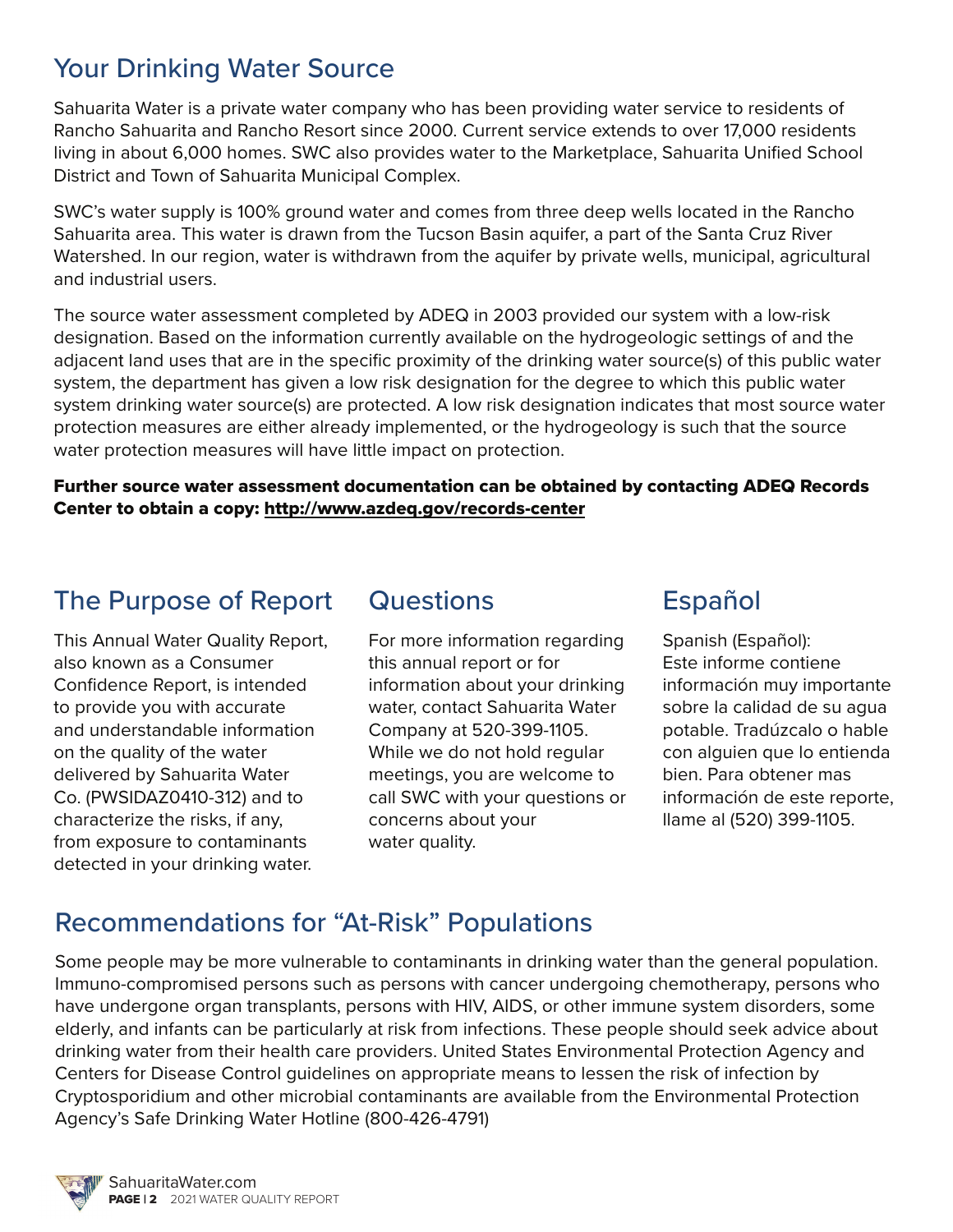#### General Information About Drinking Water

All drinking water, including bottled water, may reasonably be expected to contain at least small amounts of some contaminants. The presence of contaminants does not necessarily indicate that the water poses a health risk. The sources of drinking water (both tap water and bottled water) include rivers, lakes, streams, ponds, reservoirs, springs, and wells.

As water travels over the surface of the land or through the ground, it dissolves naturally occurring minerals and, in some cases, radioactive material, and can pick up substances resulting from the presence of animals or from human activity. Contaminants that may be present in source water include:

**Microbial contaminants**, such as viruses and bacteria which may come from sewage treatment plants, septic systems, agricultural livestock operations, and wildlife.

**Inorganic contaminants, such as salts and metals, which** can be naturally-occurring or result from urban storm water runoff, industrial or domestic wastewater discharges, oil and gas production, mining, or farming.

Pesticides and herbicides which may come from a variety of sources, such as agriculture, urban storm water runoff, and residential uses.

**Organic chemical contaminants, including synthetic** and volatile organic chemicals, which are byproducts of industrial processes and petroleum production, and also may come from gas stations, urban storm water runoff, and septic systems.

Radioactive contaminants, which can be naturally occurring or be the result of oil and gas production and mining activities.

In order to ensure that tap water is safe to drink, the United States Environmental Protection Agency (EPA) regulates the amount of certain contaminants in water provided by public water systems. The Food and Drug Administration regulations establish limits for contaminants in bottled water that must provide the same protection for public health.

#### Water Quality Data **Terms and Abbreviations**

To help you understand the terms and abbreviations used in this report, we have provided the following definitions:

Action Level - "Action Level" means the concentration of a contaminant that, if exceeded, triggers treatment or other requirements that a community water system shall follow.

Maximum Contaminant Level (MCL) - "Maximum Contaminant Level" or "MCL" means the highest level of a contaminant that is allowed in drinking water. MCLs are set as close to the MCLGs as feasible using the best available treatment technology.

Maximum Contaminant Level Goal (MCLG) **-** "Maximum Contaminant Level Goal" or "MCLG" means the level of a contaminant in drinking water below which there is no known or expected risk to health. MCLGs allow for a margin of safety.

#### Maximum Residual Disinfectant Level (MRDL) **-**

"Maximum Residual Disinfectant Level" or "MRDL" means the highest level of a disinfectant allowed in drinking water. There is convincing evidence that addition of a disinfectant is necessary for control of microbial contaminants.

#### Maximum Residual Disinfectant Level Goal (MRDLG) -

"Maximum Residual Disinfectant Level Goal" or "MRDLG" means the level of a drinking water disinfectant below which there is no known or expected risk to health. MRDLGs do not reflect the benefits of the use of disinfectants to control microbial contaminants.

**Parts Per Billion (ppb)** - One ppb equals one microgram per liter. For example, one part per billion equals 6 tablespoons of water in Sahuarita Lake.

Parts Per Million (ppm) - One ppm equals one milligram per liter or 1,000 times more than a ppb. One part per million equals one M&M® in a ton of M&Ms®.

Picocuries Per Liter (pCi/L) - The measure of radioactivity in water specifically, the quantity of radioactive material in one liter of water which produces 2.22 nuclear disintegrations per minute.

Entry Point into the Distribution System (EPDS) - All water sources are monitored at the EPDS. This point is after any required treatment but before the first customer service.

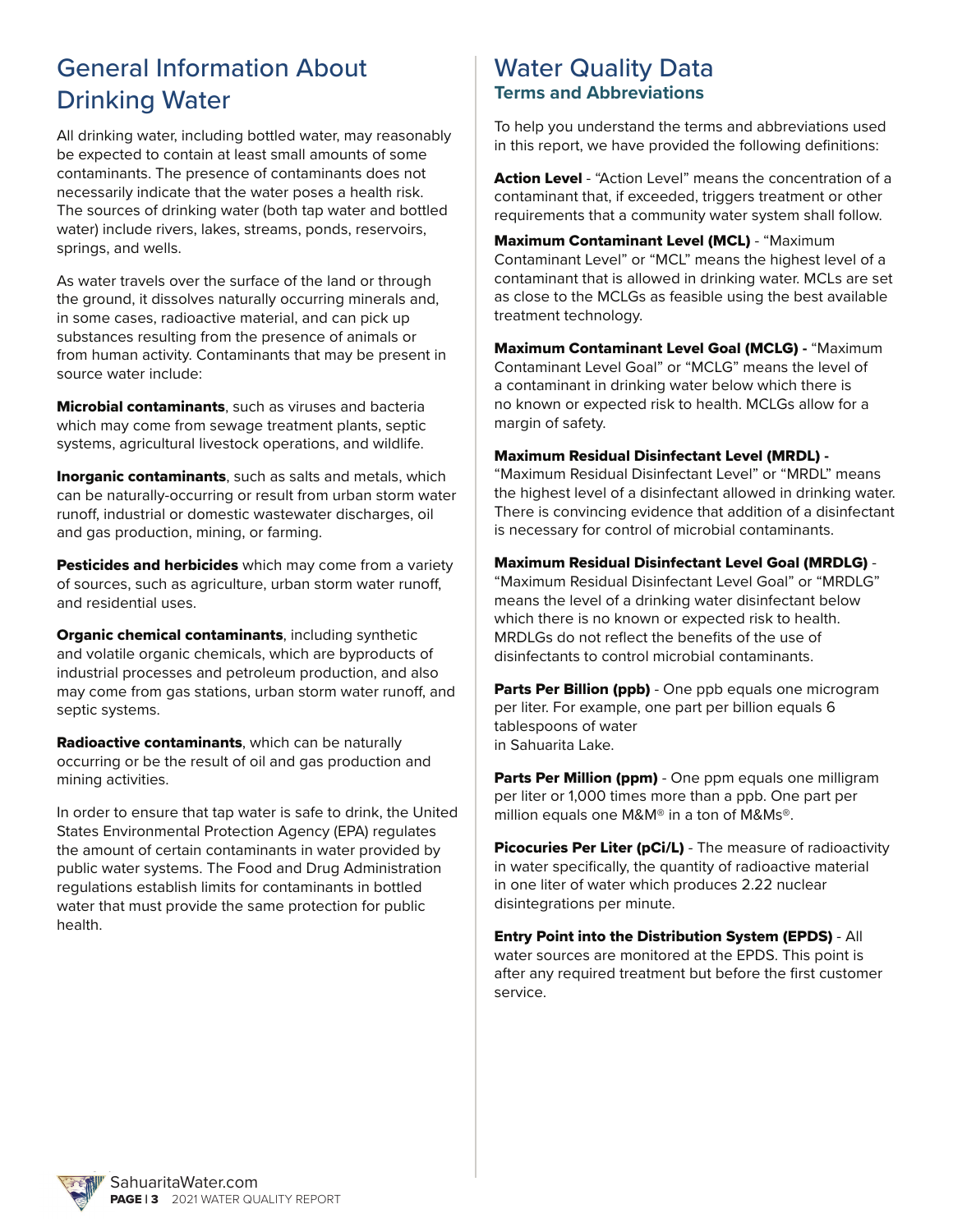#### Detailed Water Quality Data

| <b>Inorganic Contaminants</b>       |                                              |                                                           |                                                          |                                                     |              |             |                                                                                                         |  |  |  |  |
|-------------------------------------|----------------------------------------------|-----------------------------------------------------------|----------------------------------------------------------|-----------------------------------------------------|--------------|-------------|---------------------------------------------------------------------------------------------------------|--|--|--|--|
|                                     | <b>Sample Date</b>                           | Running Annual Average (RAA)<br>or Highest Level Detected | Range                                                    | <b>MCL</b>                                          | <b>MCLG</b>  | Violation   | <b>Major Sources</b>                                                                                    |  |  |  |  |
| Arsenic                             | 2021                                         | 8.2 ppb                                                   | $7.4 - 9.7$                                              | $10.0$ ppb                                          | None         | No          | Erosion of natural<br>deposits                                                                          |  |  |  |  |
| Sodium                              | 1/7/19                                       | 57                                                        | N/A                                                      | None                                                | None         | Unregulated | Erosion of natural<br>deposits                                                                          |  |  |  |  |
| Fluoride                            | 1/7/19                                       | $0.75$ ppm                                                | N/A                                                      | $4.0$ ppm                                           | $2.0$ ppm    | <b>No</b>   | Erosion of natural<br>deposits                                                                          |  |  |  |  |
| <b>Nitrate</b>                      | 1/22/21                                      | $1.8$ ppm                                                 | N/A                                                      | 10 ppm                                              | 10 ppm       | No          | Erosion of natural<br>deposits; Runoff from<br>fertilizer use; Leaching<br>from septic tanks,<br>sewage |  |  |  |  |
|                                     |                                              |                                                           | <b>Disinfectants</b>                                     |                                                     |              |             |                                                                                                         |  |  |  |  |
|                                     | Sample Date                                  | Running Annual Average (RAA)<br>or Highest Level Detected | Range                                                    | <b>MCL</b>                                          | <b>MCLG</b>  | Violation   | <b>Major Sources</b>                                                                                    |  |  |  |  |
| Chlorine                            | Continuous                                   | $0.78$ ppm                                                | $0.29 - 1.29$                                            | $MRDL = 4$                                          | $MRDLG = 4$  | No          | Water additive used to<br>control microbes                                                              |  |  |  |  |
| <b>Disinfection By-Products</b>     |                                              |                                                           |                                                          |                                                     |              |             |                                                                                                         |  |  |  |  |
|                                     | Sample Date                                  | Running Annual Average (RAA)<br>or Highest Level Detected | Range                                                    | <b>MCL</b>                                          | <b>MCLG</b>  | Violation   | <b>Major Sources</b>                                                                                    |  |  |  |  |
| Trihalo-<br>methanes                | 6/7/21<br>8/12/21                            | 6.0 ppb                                                   | $2.2 - 6.0$ ppb                                          | 80 ppb                                              | 80 ppb       | No          | By-product of drinking<br>water chlorination                                                            |  |  |  |  |
| Haloacetic<br>Acids                 | 6/7/21<br>8/12/21                            | $<$ 2 ppb                                                 | N/A                                                      | 60 ppb                                              | 60 ppb       | No          | By-product of drinking<br>water chlorination                                                            |  |  |  |  |
| <b>Radiochemical Contaminants</b>   |                                              |                                                           |                                                          |                                                     |              |             |                                                                                                         |  |  |  |  |
| Combined<br>Uranium                 | 1/11/16                                      | 2.7 ppb                                                   | N/A                                                      | 30.0 ppb                                            | 0 ppb        | No          | <b>Erosion of Natural</b><br>Deposits                                                                   |  |  |  |  |
| Alpha<br>Emitters                   | 1/11/16                                      | 4.0 pCi/L                                                 | N/A                                                      | 15.0 pCi/L                                          | 0 pCi/L      | No          | <b>Erosion of Natural</b><br>Deposits                                                                   |  |  |  |  |
| <b>Microbiological Contaminants</b> |                                              |                                                           |                                                          |                                                     |              |             |                                                                                                         |  |  |  |  |
|                                     | Months with<br>Coliform<br><b>Detections</b> | # of Positive Samples for Month                           | Total $#$ of<br><b>Samples</b><br>Collected<br>per Month | <b>MCL</b>                                          | <b>MCLG</b>  | Violation   | <b>Major Sources</b>                                                                                    |  |  |  |  |
| Total<br>Coliform                   | None                                         | $\mathsf{O}\xspace$                                       | 20                                                       | No more than<br>one positive<br>monthly             | $\mathsf{O}$ | No          | Naturally present in the<br>enviroment                                                                  |  |  |  |  |
| <b>Microbiological Contaminants</b> |                                              |                                                           |                                                          |                                                     |              |             |                                                                                                         |  |  |  |  |
|                                     | Sample Date                                  | <b>Maximum Results</b>                                    | 90th<br>Percentile<br>Value                              | <b>Action Level</b><br><b>MCL Not</b><br>Applicable | <b>MCLG</b>  | Violation   | <b>Major Sources</b>                                                                                    |  |  |  |  |
| Lead                                | 7/10-16/2019                                 | .92 ppb                                                   | $<$ .50 ppb                                              | 15 ppb                                              | 0 ppb        | No          | Corrosion of household<br>plumbing                                                                      |  |  |  |  |
| Copper                              | 7/10-16/2019                                 | .033 ppm                                                  | $0.21$ ppm                                               | $1.3$ ppm                                           | $1.3$ ppm    | No          | Corrosion of household<br>plumbing                                                                      |  |  |  |  |

SWC routinely monitors for contaminants in your drinking water in accordance with Federal and State laws. The State of Arizona requires SWC to monitor for certain contaminants less than once per year because the concentrations of these contaminants are not expected to vary significantly from year to year, or the system is not considered vulnerable to this type of contamination.

In 2021, Sahuarita Water Company collected over 240 samples for analysis of total coliform bacteria. In addition, samples were collected for analysis of organic and inorganic contaminants as well as lead and copper. As a result of diligent operation and monitoring of the water system, there were no violations in 2021.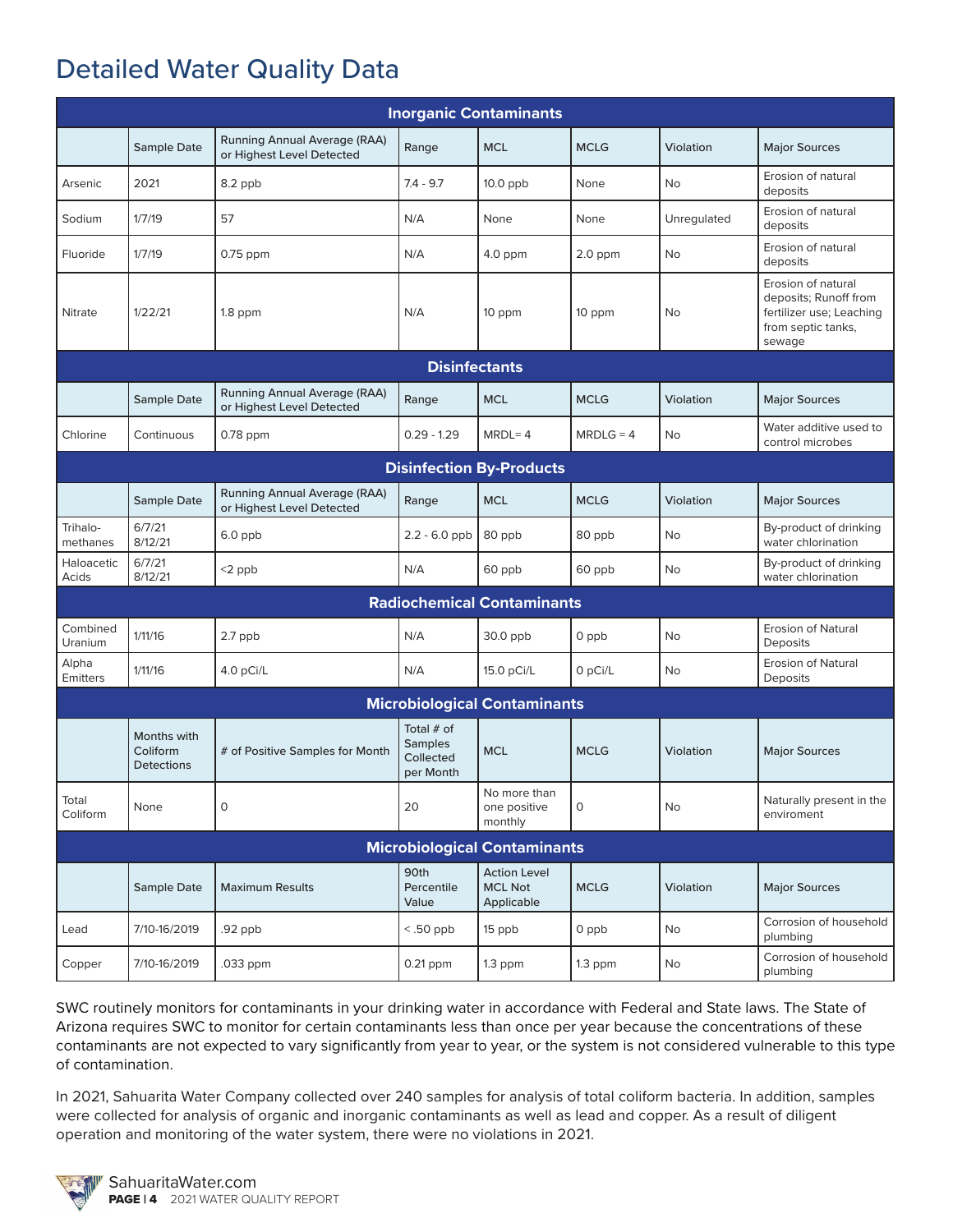### Detailed Information on Detected Contaminants

Arsenic – Arsenic occurs naturally in rocks and soil, water, air and plants and animals. It can be further released into the environment through natural activities such as volcanic action, erosion of rocks, and forest fires, or through human actions. Approximately 90 percent of industrial arsenic in the U.S. is currently used as a wood preservative, but arsenic is also used in paints, dyes, metals, drugs, soaps and semiconductors. Agricultural applications, mining, and smelting also contribute to arsenic releases in the environment. Higher levels of arsenic tend to be found more in ground water sources than in surface water sources (i.e., lakes and rivers) of drinking water. Compared to the rest of the United States, western states have more systems with arsenic levels greater than 10 ppb.

In 2006, USEPA reduced the drinking water standards (MCL) for arsenic from 50 ppb to 10 ppb, and now requires all water utilities to meet this reduced standard. While your drinking water meets USEPA's standard for arsenic, it does contain low levels of arsenic. USEPA's standard balances the current understanding of arsenic's possible health effects against the costs of removing arsenic from drinking water. USEPA continues to research the health effects of low levels of arsenic which is a mineral known to cause cancer in humans at high concentrations and is linked to other health effects such as skin damage and circulatory problems. Some people who drink water containing arsenic in excess of the MCL over many years could experience skin damage or problems with their circulatory system, and may have an increased risk of getting cancer.

Combined Uranium - Uranium is a radioactive element. Small amounts occur naturally in rocks and soils. Some people who drink water containing uranium in excess of USEPA's standard over many years may have an increased risk of getting cancer.

Alpha Emitters — Certain minerals are radioactive and may emit a form of radiation known as alpha radiation. Some people who drink water containing alpha emitters in excess of USEPA's standard over many years may have an increased risk of getting cancer.

Copper – Copper is a metal found in natural deposits as ores containing other elements. It is widely used in household plumbing materials. Since copper contamination generally occurs from corrosion of household copper pipes, it cannot be directly detected or removed by the water system. Instead, USEPA is requiring water systems to control the corrosiveness of their water if the level of copper at home taps exceeds an Action Level.

**Fluoride** — Although SWC does not, many communities add fluoride to their drinking water to promote dental health. Each community makes its own decision about whether or not to add fluoride. USEPA has set an enforceable drinking water standard for fluoride of 4 ppm (some people who drink water containing fluoride in excess of this level over many years could get bone disease, including pain and tenderness of the bones). USEPA has also set a secondary fluoride standard of 2 ppm to protect against dental fluorosis. Dental fluorosis, in its

moderate or severe forms, may result in a brown staining and/ or pitting of the permanent teeth. This problem occurs only in developing teeth, before they erupt from the gums. Children under nine should not drink water that has more than 2 ppm of fluoride.

Lead – Lead, a metal found in natural deposits, is commonly used in household plumbing materials and water service lines. The greatest exposure to lead is swallowing or breathing in lead paint chips and dust. But lead in drinking water can also cause a variety of adverse health effects. In babies and children, exposure to lead in drinking water above the action level can result in delays in physical and mental development, along with slight deficits in attention span and learning abilities. In adults, it can cause increases in blood pressure. Adults who drink this water over many years could develop kidney problems or high blood pressure.

If present, elevated levels of lead can cause serious health problems, especially for pregnant women and young children.

Lead in drinking water is primarily from materials and components associated with service lines and home plumbing. Sahuarita Water Company is responsible for providing high quality drinking water, but cannot control the variety of materials used in plumbing components. When your water has been sitting for several hours, you can minimize the potential for lead exposure by flushing your tap for 30 seconds to 2 minutes before using water for drinking or cooking. If you are concerned about lead in your water, you may wish to have your water tested. Information on lead in drinking water, testing methods, and steps you can take to minimize exposure is available from the Safe Drinking Water Hotline or at www.epa.gov/safewater/lead.

Nitrate - Nitrates and nitrites are nitrogen-oxygen chemical units which combines with various organic and inorganic compounds. Once taken into the body, nitrates are converted into nitrites. The greatest use of nitrates is as a fertilizer.

The water delivered to you by SWC is well within drinking water standards. As part of our public education efforts, we have provided the health effects from drinking water that does not meet standards. Short-term health effects: Excessive levels of nitrate in drinking water have caused serious illness and sometimes death. The serious illness in infants is due to the conversion of nitrate to nitrite by the body, which can interfere with the oxygen-carrying capacity of the child's blood. This can be an acute condition in which health deteriorates rapidly over a period of days. Symptoms include shortness of breath and blueness of the skin. Longterm health effects: Nitrates and nitrites have the potential to cause the following effects from a lifetime exposure at levels above the MCL: diuresis, increased starchy deposits and hemorrhaging of the spleen.

**Total Coliforms** — Coliforms are bacteria that are naturally present in the environment and are used as an indicator that other, potentially harmful, bacteria may be present.